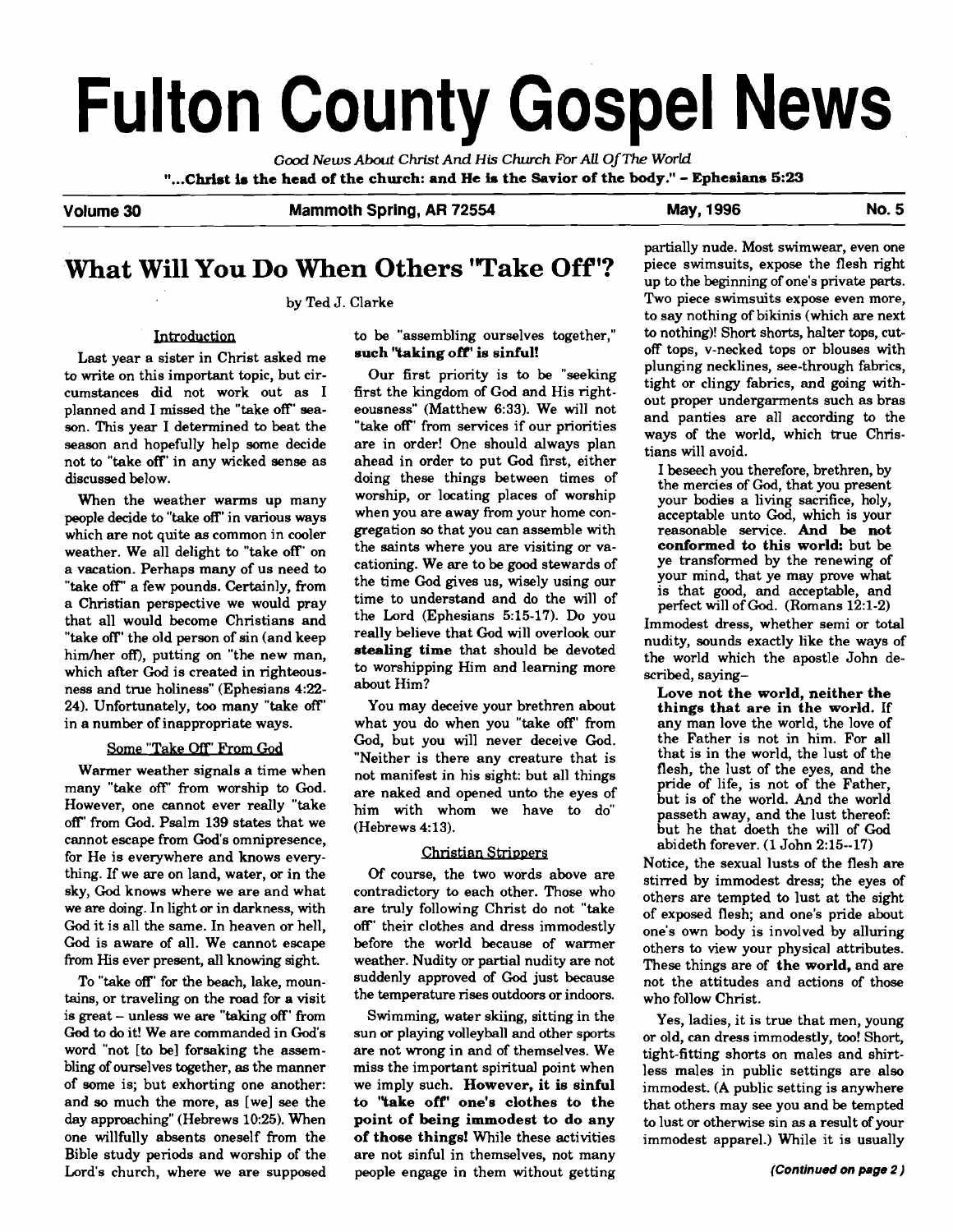#### **FULTON COUNTY GOSPEL NEWS USPO Publication No. 21 1780**

. . . is a monthly publication distributed free of charge to any who care to receive it. We will be happy to add any names to the regular mailing list. If you send in a name we must have a complete address, including number and street name, or RR. or HCR number, plus **box** number, or a **P.O.** Box number and the **ZIP CODE.**  This paper **is** supported by unsolicited contributions for which we are **gratefbl.** Financial Information will be furnished upon request. Mail all address corrections or manuscripts to:

#### **FULTON COUNTY GOSPEL NEWS P. 0. Box** <sup>251</sup> Mammoth Spring. **AR** 72554 Ted J. Clarke .................. EDITOR

Phone .................. (501) 625-3217

the males who are aroused sensuously by sight, men can be guilty of causing women to lust by dressing inappropriately. The following quote from a gospel tract entitled, "Illicit Sex," by Ed Sanders, plainly notes the problems with<br>immodesty from either sex.

It is not always true that the person guilty of immoral sexual conduct deliberately sets out to commit [sin]. Many are victims of enticement by the opposite sex. [Please note that this does not excuse any **type** of illicit sexual activity, nor does it give any excuse to rapists. This simply notes that there may be contributing factors in creating lust by one's immodest dress. -tjc] Males are aroused by the sight and thought of the female form. Therefore, when women dress in brief, transparent, or clinging clothing they are contributing to the seduction of the men who **see** them. This is **not** because men have **dirty** minds. It is because they are normal. Every mature woman understands this. Females are aroused sexually and primarily by touch. The man who touches, handles, or embraces a woman to whom he is not mamed can therefore contribute to the downfall of that woman. Women need to realize that clothing can be attractive without being seductive. And men need to be discreet with their hands. Both men and women have a very real need to police their own thoughts. (Star Publications, "The Habits Series," pp. 10-1 1)

**Good** Christian males and females do not dress in ways which will provoke lust or call attention to one's exposed flesh able on whether or not they obeyed their

and invite a closer look at what little is not exposed. Isaiah 3:16-26 condemns the women of Israel for dressing to attract the attention of men, both by what they wore and their alluring actions. Christ has warned us not to look upon another to lust after her/him (Matthew 5:28). This kind of warning implies that one sins if one dresses in such a way to entice lust, whether it is intentional or not. Young ladies soon learn what attracts the attention of men and they cannot excuse themselves under the guise of being stylish.

Husbands and both parents are either a major solution to the problem of immodest dress, or they are part of the problem. Husbands should insist, as head of the house, that wives and children dress modestly. "Women [must] adorn themselves in modest apparel, with propriety and moderation... which is proper for **(Continued from** *page* **1)** women professing godliness" (1 Timothy 2:9-10, NKJV). If men do not want other men looking at their wives and daughters with lustful eyes and thoughts, they must insist that their women dress and conduct themselves in ways which<br>will not attract such attention. This is a husband and father's responsibility as head of his home. Wives and children who rebel at such rules are guilty of a double sin (Ephesians 5:23-24; 6:14).

> Parents should teach their sons and daughters to attract members of the opposite sex by their Christian character, not by outward and physical appearance. **Marriages** would last much longer if those getting married were not daing **so because**  of their commitment to worldly standards. Males and females should attract one another by exposing their love for God, not their naked flesh. Both mothers and fathers should set the example for their children. Preteens and teens should be told plainly the reasons why they are not allowed to wear the sinful fashions which are so popular with the worldly. Even when children work and earn their own money to buy clothes, parents should have the oversight of what is purchased. Compromise in this area may well lead to heartaches and trouble in sexual activities. It is God's will that parents provide spiritual guidance for their children in these areas. Whether young people like it or not, or whether or not they understand it, parents are in charge in the home and will answer for how they raise their children when we face the Lord in judgment. Children will be held account

parents (Colossians 3:20). Also note "disobedient to parents" as being among some of the sins which are most abominable to God in Romans 1:28-32.

#### Conclusion

When one "takes off' from God in worship, or "takes off' modesty and wears indecent clothing, that person robs God of the love and obedience due to Him. We are not our own, we were bought with the price of Christ's precious blood (1 Corinthians 6:19-20). Members of our own families, our friends, neighbors, employers, and people of the world in general may not understand why we do not "take off' with them in living a carefree life with little or no concern for what **God**  says or wants. They may think you are "strange" for not thinking and doing as they do, especially if you once lived as the world lives (1 Peter 4:l-5). So be it. God's ways have always seemed strange to worldly people. Christians are to be a "special... people of God" and to "proclaim the praises of him who called us out of darkness into his marvelous light" (1 Peter 2:9-10).

Christ and Christianity cannot be "taken off" and set aside as one might do with an unwanted garment. The Lord will return some day, perhaps soon, or maybe later (1 Thessalonians 4:13-18). What will you be doing if He comes on Sunday or on Wednesday night? What if you chose to "take off' from God on the day Jesus chose to return? How will you be attired when He comes? What if you decided to "take off' your modesty the very hour Christ decided to come again? Would you be as bold in His very presence as you are when you forget (or do not care) that He sees you at all times? What we "take off' in this life, whether it is our service to Him or our modest dress, may well determine whether we "take off' to meet Him in the air upon His return, or whether we will be turned into hell with the other unbelievers and sexual immoral (Revelation 21:8; 2214-15). Yes, dear friend, this is a matter as serious as our eternal destiny. What will you do when others "take off'?

#### THINK **ABOUT IT...**

*He who is too busy to study* God's *Word and pray is busier than God ever intended him to be.* 

*The heart* **is** *the happiest when it beats for others.* 

*The best angle to use to approach any problem is the try-angle.*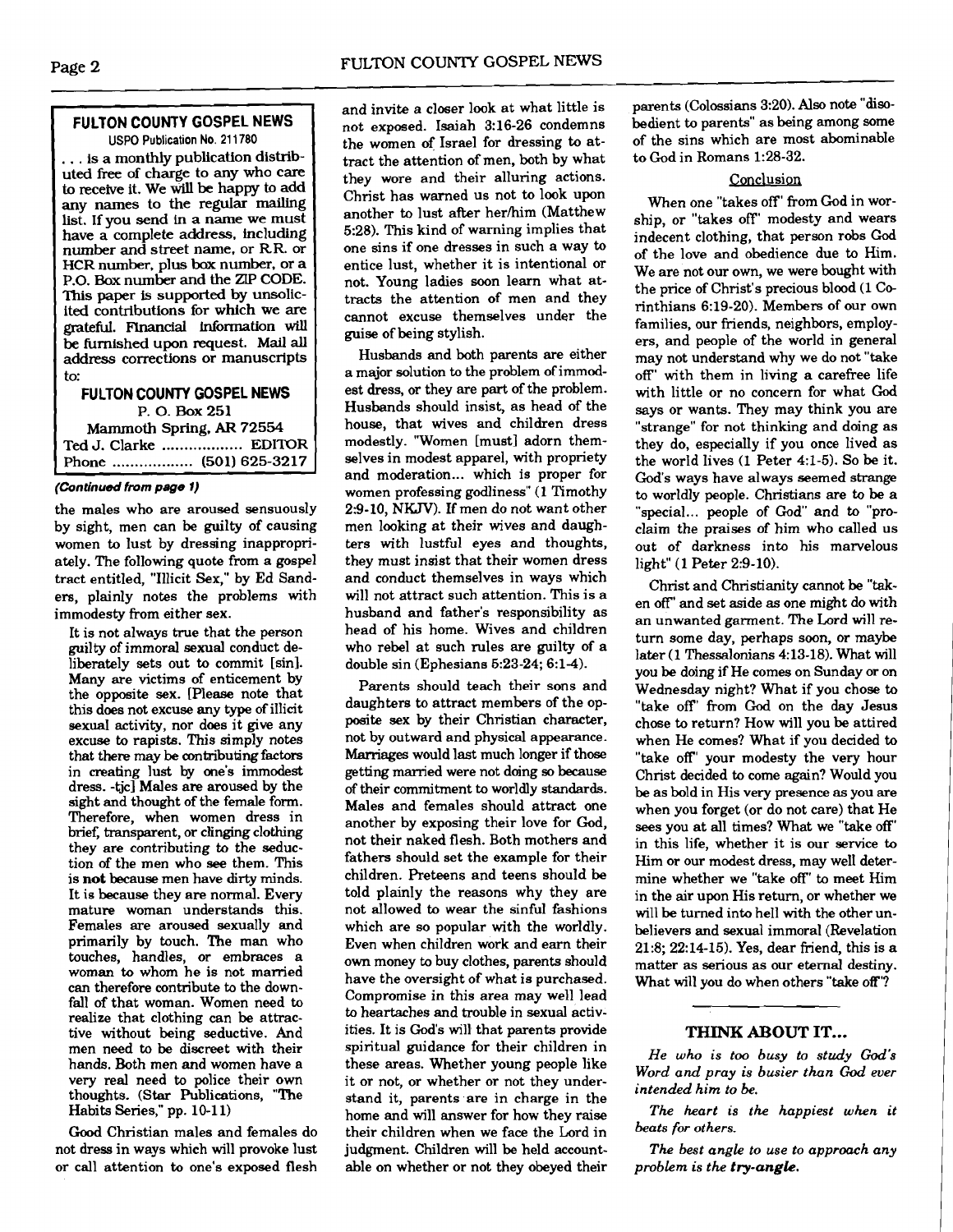### **BY THY WORDS**

by Robin W. Haley

In Matthew 12 we find our Lord healing many (v. 22-24). The question came up as to how He was able to do such (v. 25-32). He then gives this warning to those who were careless with their accusations, "Ye offspring of vipers, how can ye, being evil, speak good things? for out of the abundance of the heart the mouth speaketh. (35) The good man out of his good treasure bringeth forth good things: and the evil man out of his evil treasure bringeth forth evil things. (36) And I say unto you, that every idle word that men shall speak, they shall give account thereof in the day of judgment. (37) For by thy words thou shalt be justified, and by thy words thou shalt be condemned" (Matthew 12:34-37). We must learn from this that what we say will affect ourselves and others. Our speech can influence people to think poorly of us and of others, sometimes without really meaning to so influence them. Most importantly, our language will affect how God thinks of us and what He will do with us in eternity.

Our "hearts" are the source of good and evil. Being Christians, our hearts have been made clean. The record says, 'let us draw near with a true heart in fulness of faith, having our hearts sprinkled from an evil conscience: and having our body washed with pure water" (Hebrews 10:22). Thus, it is our duty to keep our hearts with all diligence. Paul says, "Let no corrupt speech proceed out of your mouth, but such as is good for edifying as the need may be, that it may give grace to them that hear" (Ephesians 4:39).

Our "hearts" reveal what kind of person we really are. Our Master taught us that "by their fruits ye shall know them" (Matthew 7:20). We must be cautious then what and how we speak. Our mouths ought not to produce both "sweet" words and "bitter" (See James 3:5-11). Jesus teaches that our words will finally come to our aid in justification (being declared free from guilt). Knowing this, our prayers ought to include the thoughts of King David when he said, "Let the words of my mouth and the meditation of my heart be acceptable in thy sight, 0 Jehovah, my rock, and my redeemer" (Psalms 19:14).

*Words of anger* can get us into trouble. Not all anger is sinful, but it can lead to sin. "Be ye angry, and sin not: let not the sun go down upon your wrath: (27) neither give place to the devil" (Ephesians 4:26-27). Paul said that we need always to be aware of the devil's devices, thus beware not to fall for his tricks (2 Cor. 4:4).

*Words of criticism* are non-productive of anything good. This is not to say that some things need not be critiqued. There is a difference. (One is an examination of whether a thing or action is good and right (a critique). The other is ridicule that is poured upon something or someone we deem unworthy of our support or interest. "Criticism" is what Paul referied to when he wrote, "My defense to them that *examine* me is this" (1 Corinthians 9:3). Some were just being cruel to Paul, telling lies and causing trouble for him. The Lord critiqued the works of the Pharisees and Sadducees. We must be very careful with these tools of language.

Let us rather use *words of kindness*, *encouragement, and the* **worde** *of* **God**  (2 Peter 1:7; Ephesians 4:32; Hebrews 10:24, 25; John 6:33; Ephesians 4:15). These have drawing power (John 6:44, 45)! Jesus said, "And I, if I be lifted up from the earth, will draw all men unto myself' (John 12:32). This signified His crucifixion, which is a vital and necessary part of the Gospel. Remember, "Now I make known unto you brethren, the gospel which I preached unto you, which also ye received, wherein also ye stand, (2) by which also ye are saved, if ye hold fast the word which I preached unto you, except ye believed in vain. (3) For I delivered unto you first of all that which also I received: that Christ died for our sins according to the scriptures; (4) and that he was buried; and that he hath been raised on the third day according to the scriptures" (1 Corinthians 15:l-4). This Gospel is very powerful, "For I am not ashamed of the gospel: for it is the power of God unto salvation to every one that believeth; to the Jew first, and also to the Greek" (Romans 1:16). This is how God calls us today, "whereunto he called you through our gospel, to the obtaining of the glory of our Lord Jesus Christ" (2 Thessalonians 2:14). Words are important and influential. Let us be careful how we use our words and those of the Lord.

> P.O. Box 690 Sapulpa, OK 74067

*SIN will take you farther than you ever wanted to go. keep you longer than you ever wanted to stay, and cost you more than you ever wanted to pay.* 

#### **DID JESUS CLAIM TO BE DIVINE?**

by Marvin Rickett

Recently, there has been a flurry of activity among some scholars who call themselves revisionists. They are on a renewed quest for the historical Jesus. They have taken it upon themselves to strip away the "myth" of the Bible and find out who Jesus really was and what he really said. They have many pernicious ideas, but one of their favorite charges is: "He never claimed he was divine." Many have swallowed this statement and are constantly repeating it. It is just simply not true that Jesus never claimed to be divine! He claimed in a direct manner to be the Son of God (which is the same as claiming to be divine or to be Deity) several times.

(1) After Jesus had healed the blind man in John 9, and the man had gone through the grilling ordeal with the unbelieving Pharisees, Jesus asked him, "Dost thou believe on the Son of God." The blind man said, "Who is he, that I might believe on him"" Jesus said, "Thou hast both seen him, and **it is he that talketh with the"** (John 9:35-37, emphasis mine, MR). Jesus plainly makes the claim that he is the Son of God (divine).

(2) In a later dispute between Jesus and the unbelieving Jews, they were so incensed that they actually took up stones to kill him. When Jesus asked them why, they said "because that thou, being a man, makest thyself God." They had correctly understood his claim! He admitted that he had said, "I am the Son of God" (John 10:36).

(3) When Jesus was put on trial before the Jewish hierarchy, the high priest placed him under oath to tell them if he was divine: "I adjure thee by the living God, that thou tell us whether thou be the Christ, the Son of God." Jesus answered affirmatively, "Thou hast said" (Matthew 26:63, 64). This is a way of saying "yes." The high priest certainly understood Jesus to be saying "yes," for he tore his clothes and declared Jesus guilty of blasphemy! (If one made the claim to be the Son of God, and really was not, then it was blasphemy.

(4) At Caesarea Philippi, Jesus asked his disciples who the people were saying he was. He was concerned that they correctly identify him. Peter said, "Thou art the Christ, the Son of the living God" (Matthew 16:16). Now if Jesus hadn't been the Son of God, it would